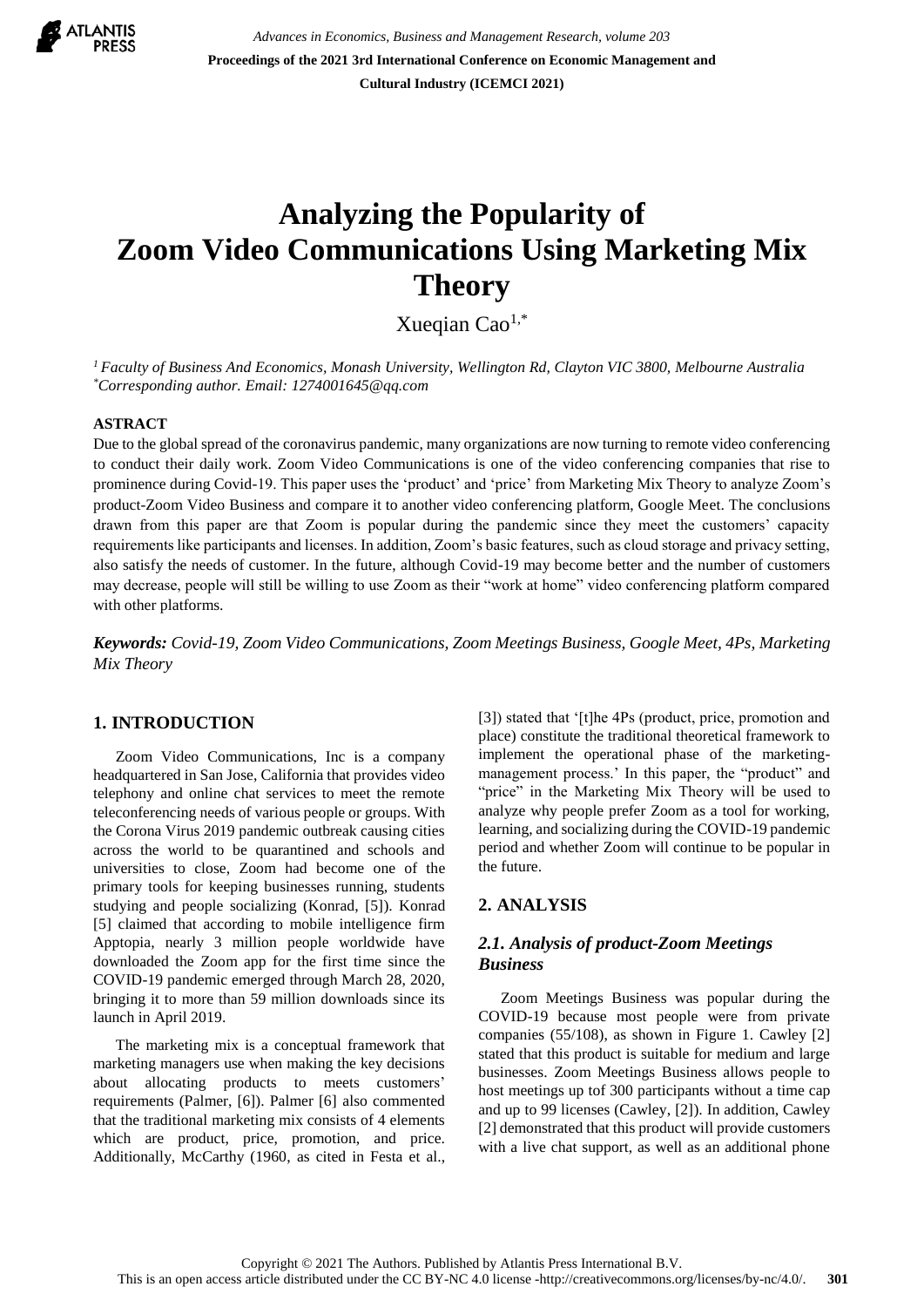support option for more extensive customer service. Furthermore, Zoom has basic features such as custom background settings for meetings, screen/file sharing, screen recording and customer privacy settings (Singh & Awasthi, [8]). According to the survey conducted by Archibald et al. [1], some participants (44%) considered Zoom's screen and file sharing options to promote people's engagement and rapport in meetings. For screen recording, this product provides recording transcripts, and if the customer starts using the recording function with transcripts, Zoom can store the recording in its own database and in your laptop. Grant [4] wrote that this company continues to purchase cloud-computing services and use Amazon's cloud service to provide highcapacity recording storage even during the Coronavirus period. With the popularity of zoom, the phenomenon of 'Zoombing' like religious gatherings has gradually emerged, causing customers to dispute the safety of Zoom (Grant,[4]). Grant [4] stated that to enhance privacy protection, this company purchased Keybase, a secure messaging firm, to provide the highest standard of encryption technology for the Zoom platform and employed network security experts to guide safety work. Similarly, each Zoom meeting is password-protected to prevent extraneous people from entering the meeting (Singh & Awasthi, [8]).



**Figure 1.** Organization in which you work. Adapted from 'A STUDY ON USAGE OF VCAAS (VIDEO CONFERENCING AS A SERVICE) PROVIDER WITH RESPECT TO ZOOM VIDEO COMMUNICATIONS DURING COVID-19 IN JAIPUR'. Copyright (2021) by Towards Excellence.

As seen from Figure 2, Zoom and Google Meet have the same customer support rating, so the two applications will be compared below. Google Meet's security and privacy can be compared to that of Zoom since Singh and Awasthi [8] concluded that Google Meet has a range of anti-abuse protections, including anti-hijacking measures for conferencing and dial-in, to ensure user's meetings are secure. In addition, Google Meet also has encryption measures, which contain that all data is encrypted by default during transmission video conferencing between Google and customer meetings on the web, Apple IOS applications (Singh & Awasthi,[8] ). However, compared to Zoom, Google Meet may not be the first choice for hosting large group meetings, as only one person can

share their screen at a time and the group size is limit to 100 to 250 people on paid plans (Patrick, [7]). In addition, as illustrated in Figure 3, Somani [9] noted that after Covid-19, most respondents (72.22%) who will use Zoom application they used during Coronavirus, and only 27.78% will switch to a different one. To a large extent, according to the survey conducted by Somani[9] , the large percentage of respondents (69%) displayed in Figure 4 used Zoom primarily because of its ease of use and free vision. Therefore, it can be concluded that people prefer to use Zoom rather than Google Meet as their work-at-home platform, and after Coronavirus, Zoom will still be the choice of most people.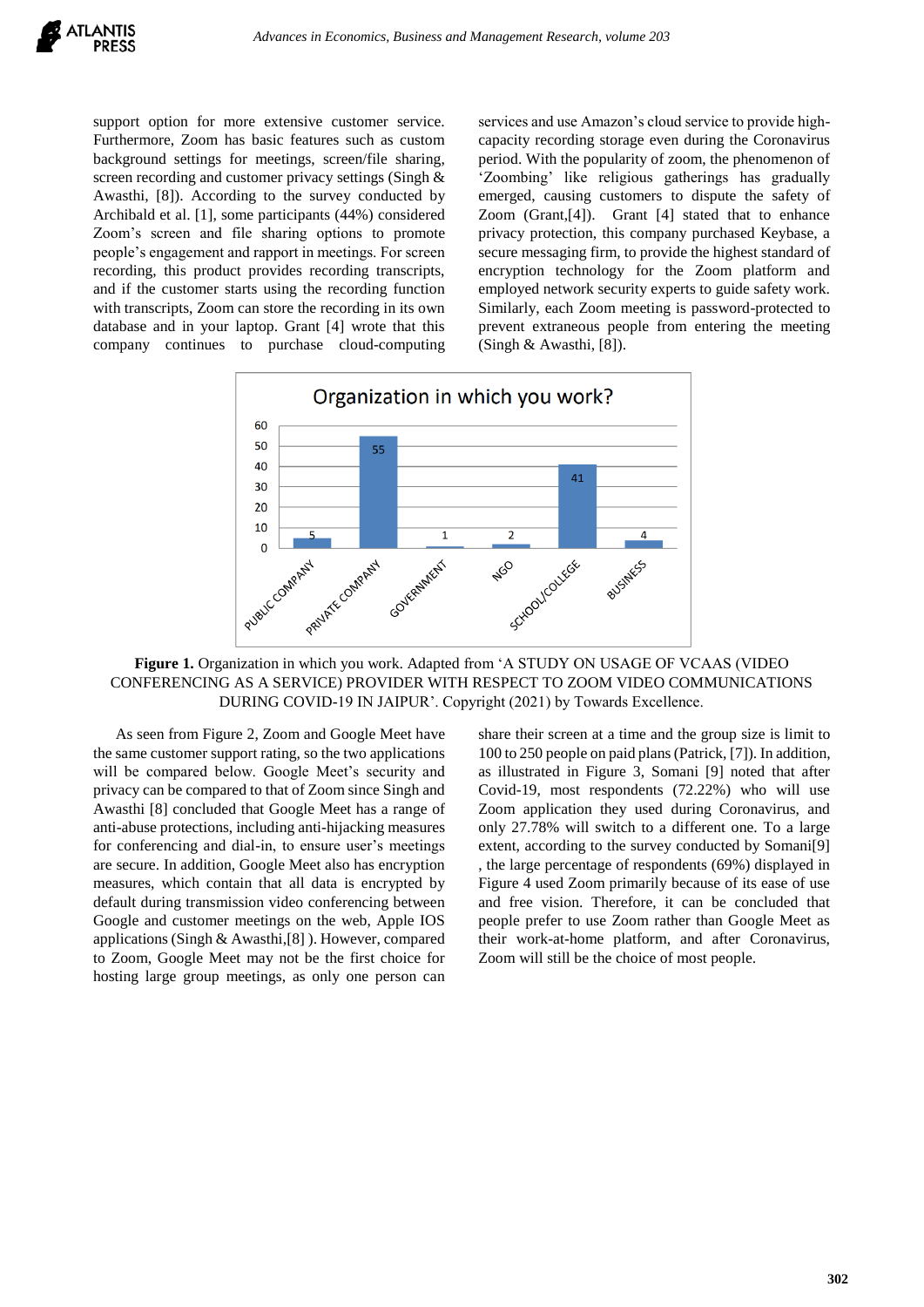

**Figure 2.** CUSTOMER SUPPORT RATING. Adapted from 'Updated Comparative Analysis on Video Conferencing Platforms-Zoom, Google Meet, Microsoft Teams, WebEx Teams and GoToMeetings'. Copyright (2020) by EasyChair.



**Figure 3.** After covid-19, will you use the same video conferencing app which you are using during Covid-19? Adapted from 'A STUDY ON USAGE OF VCAAS (VIDEO CONFERENCING AS A SERVICE) PROVIDER WITH RESPECT TO ZOOM VIDEO COMMUNICATIONS DURING COVID-19 IN JAIPUR'. Copyright (2021) by Towards Excellence.



**Figure 4.** If you are using Zoom, for what reason you are using? Adapted from 'A STUDY ON USAGE OF VCAAS (VIDEO CONFERENCING AS A SERVICE) PROVIDER WITH RESPECT TO ZOOM VIDEO COMMUNICATIONS DURING COVID-19 IN JAIPUR'. Copyright (2021) by Towards Excellence.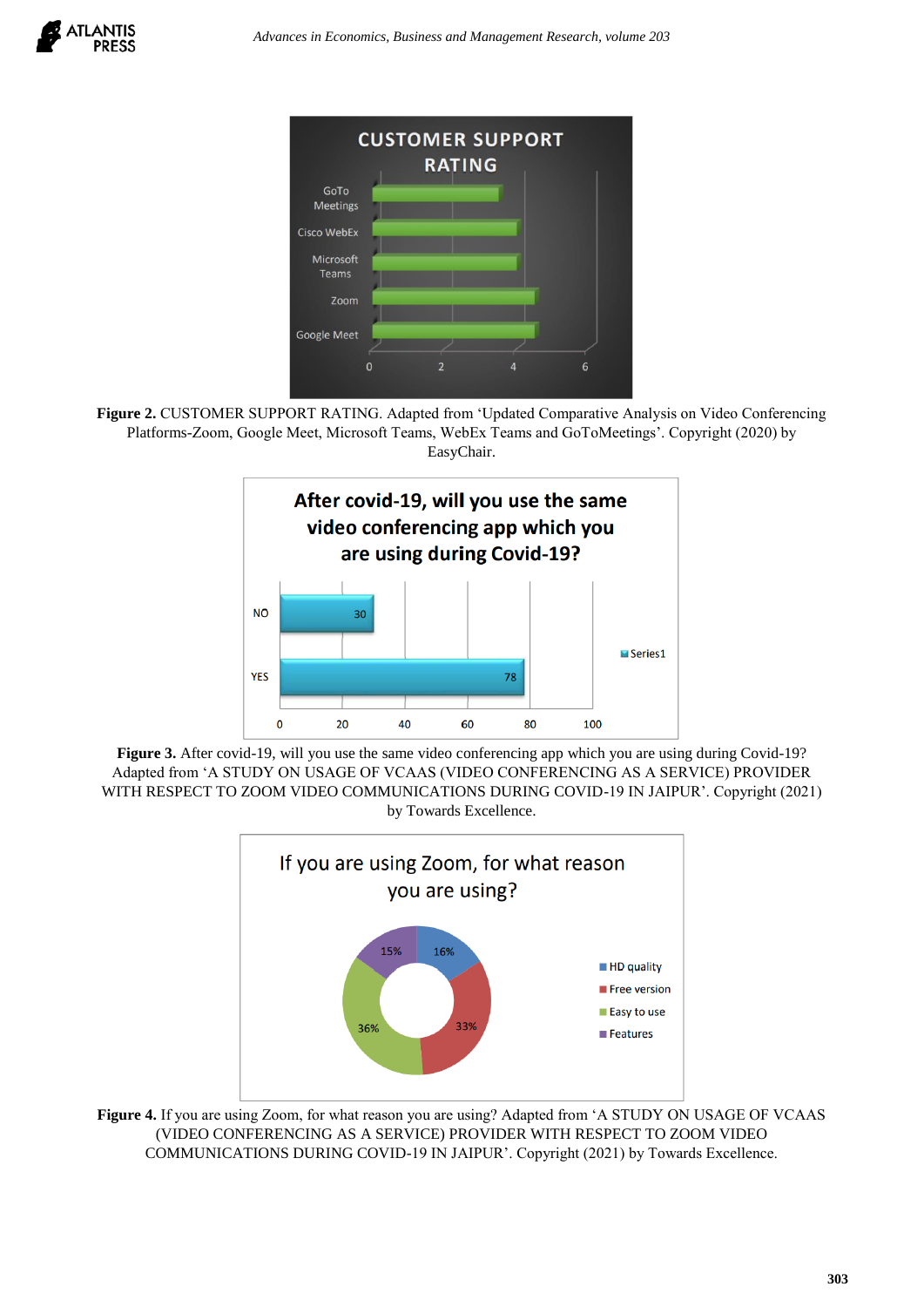

# *2.2. Analysis of price for Zoom Meetings Business*

Zoom Meeting Business pricing plan offers more features, and up to 300 attendees and up to 99 licenses at a low cost of \$19.99 per month per license (Cawley,[2]). Somani [9] stated that from the statistics shown in Figure 5, the majority of respondents (85.19%) were using a non-paid service, which meant that people used the free version provided by the company, while the remaining 14.81% were using a paid service. It can be concluded that the majority of companies chose Zoom Meeting Business pricing plan, so that employees could enjoy

non-paid services. Grant [4] pointed out that between the start of Covid-19 and April 30, 2020, sales of Zoom skyrocketed and Zoom expected to generate up to \$1.8 million in revenue in this fiscal year, which is almost three times the size of last year's business. Equally, as sales increased sharply to \$328.2 million, Zoom's cost of revenue, which consists of the cost of running its own data centres and paying cloud providers such as Amazon for additional capacity, jumped more than 4 times in the last quarter from a year ago to \$103.7 million (Tilley, [10] ). As a result, it is clear from the sales statistics above that Zoom's fee-based products such as Zoom Meeting Business pricing plan are popular, and people may be more likely to use Zoom products after coronavirus.



**Figure 5.** Which subscription plan did you used during Covid-19? Adapted from 'A STUDY ON USAGE OF VCAAS (VIDEO CONFERENCING AS A SERVICE) PROVIDER WITH RESPECT TO ZOOM VIDEO COMMUNICATIONS DURING COVID-19 IN JAIPUR'. Copyright (2021) by Towards Excellence.

# **3. CONCLUSION**

To sum up, Zoom Video Communication is growing rapidly, and its product-Zoom Meeting Business is being embraced by many medium and large companies during the Coronavirus pandemic period. The "product" and "price" in the 4Ps theory are used to analyze the reasons for Zoom's popularity and the likelihood that people would still opt for Zoom after Covid-19. Zoom Meeting Business product meets customers' needs for a number of attendees and number of licenses. Moreover, more comprehensive customer service and some basic features such as a live chat, screen recording, and privacy settings are covered in Zoom Meeting Business. Compared to Zoom, although Google Meet's privacy features are also strong, the 250-person cap in case of a fee and the rule that only one person is allowed to share the screen in a meeting make Google Meet less popular among large firms. Regarding to the 'price', Zoom Meeting Business pricing plan of \$19.99 per month per license is reasonable for large companies, as this product includes many features that can better serve customers. Although it is a paid product, Zoom Meeting Business products are selling well as they have been growing since Covid-19. Furthermore, even after Covid-19, people still prefer Zoom to other video conferences. Not only because it has a reasonable price and a large enough capacity for participants and licenses, but also because of Zoom's simplicity. However, in the future, when the Coronavirus pandemic gets better, people might be more willing to work outside rather than at home by themselves, so the number of people using Zoom may decline.

#### **AUTHORS' CONTRIBUTIONS**

This paper is independently accomplished by the author.

#### **ACKNOWLEDGEMENTS**

I would like to express my deepest appreciation to my project Professor Sun, teaching assistant -YunQing Zhang and thesis advisor-Min Han. Professor Sun was instrument in guiding my interest in Financial Markets. Moreover, teaching assistant extended a great amount of assistance in understanding the underlying finance concepts and giving me some advice in writing thesis.